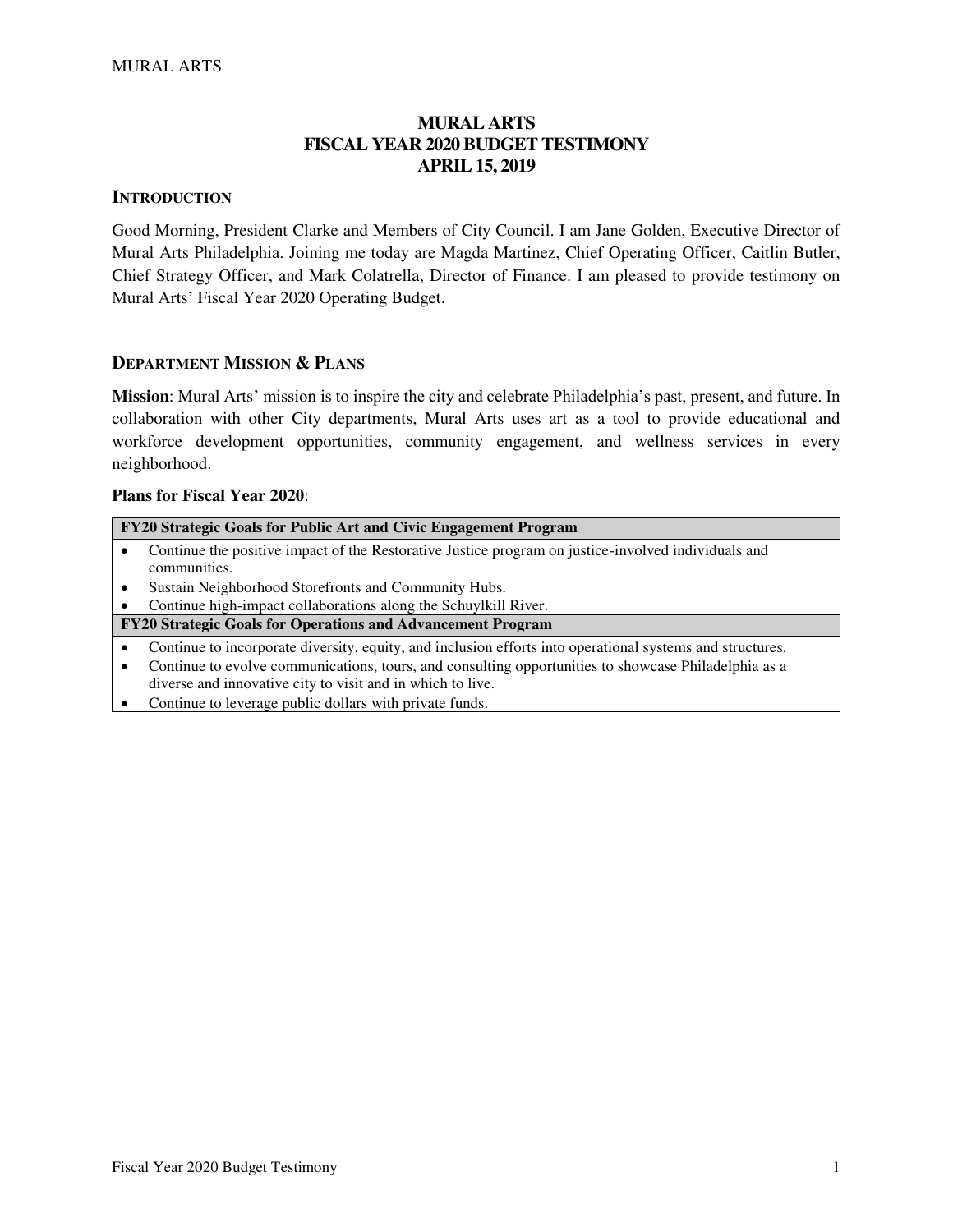# **BUDGET SUMMARY & OTHER BUDGET DRIVERS**

| <b>Staff Demographics Summary (as of November 2018)</b> |          |          |           |               |  |  |  |
|---------------------------------------------------------|----------|----------|-----------|---------------|--|--|--|
|                                                         | Total    | Minority | White     | Female        |  |  |  |
| Number of Full-Time Staff                               | 11       | 6        |           | 2             |  |  |  |
| Number of Exempt Staff                                  | 11       | 6        | 5         | $\mathcal{D}$ |  |  |  |
| Number of Executive Staff<br>(deputy level and above)   | 2        |          |           |               |  |  |  |
| Average Salary, Full-Time Staff                         | \$48,374 | \$43,334 | \$56,656  | \$81,741      |  |  |  |
| Average Salary, Exempt Staff                            | \$48,374 | \$43,334 | \$56,656  | \$81,741      |  |  |  |
| Average Salary, Executive Staff                         | \$85,300 | \$53,468 | \$117,131 | \$117,131     |  |  |  |
| Median Salary, Full-Time Staff                          | \$42,931 | \$49,909 | \$46,350  | \$81,741      |  |  |  |
| Median Salary, Exempt Staff                             | \$42,931 | \$49,909 | \$46,350  | \$81,741      |  |  |  |
| Median Salary, Executive Staff                          | \$85,300 | \$53,468 | \$117,131 | \$117,131     |  |  |  |

| <b>Employment Levels (as of November 2018)</b>            |                            |                                   |  |  |  |  |
|-----------------------------------------------------------|----------------------------|-----------------------------------|--|--|--|--|
|                                                           | <b>Budgeted</b><br>in FY19 | Filled as of the<br>Increment Run |  |  |  |  |
| Number of Full-Time Positions                             | 12                         | 11                                |  |  |  |  |
| Number of Exempt Positions                                | 12                         | 11                                |  |  |  |  |
| Number of Executive Positions (deputy<br>level and above) | 2                          |                                   |  |  |  |  |
| Average Salary of All Full-Time<br>Positions              | \$48,374                   | \$48,374                          |  |  |  |  |
| Median Salary of All Full-Time Positions                  | \$42.931                   | \$42,931                          |  |  |  |  |

| <b>General Fund Financial Summary by Class</b> |                |                    |                |                    |                |                  |  |  |
|------------------------------------------------|----------------|--------------------|----------------|--------------------|----------------|------------------|--|--|
|                                                | FY18 Original  | FY18 Actual        | FY19 Original  | FY19 Estimated     | FY20 Proposed  | Difference:      |  |  |
|                                                | Appropriations | <b>Obligations</b> | Appropriations | <b>Obligations</b> | Appropriations | <b>FY20-FY19</b> |  |  |
| Class 100 - Employee Compensation              | \$548,987      | \$545,525          | \$583,401      | \$598,987          | \$618,987      | \$20,000         |  |  |
| Class 200 - Purchase of Services               | \$1,375,615    | \$1,375,615        | \$1,450,615    | \$1,485,615        | \$1,730,615    | \$245,000        |  |  |
|                                                | \$1,924,602    | \$1,921,140        | \$2,034,016    | \$2,084,602        | \$2,349,602    | \$265,000        |  |  |

| <b>Contracts Summary (Professional Services only)</b>                                            |             |             |             |             |             |             |  |  |
|--------------------------------------------------------------------------------------------------|-------------|-------------|-------------|-------------|-------------|-------------|--|--|
| FY19 YTD<br><b>FY18</b><br><b>FY16</b><br><b>FY14</b><br><b>FY17</b><br><b>FY15</b><br>(Q1 & Q2) |             |             |             |             |             |             |  |  |
| Total amount of contracts                                                                        | \$1,139,000 | \$1,001,800 | \$1,155,615 | \$1,145,615 | \$1,375,615 | \$1,485,615 |  |  |
| Total amount to M/W/DSBE                                                                         | N/A         | N/A         | N/A         | N/A         | N/A         | N/A         |  |  |
| <b>Participation Rate</b>                                                                        | N/A         | N/A         | N/A         | N/A         | N/A         | N/A         |  |  |

*The majority of Mural Arts' city-funded work is done in-house by city-funded staff and staff of the nonprofit Philadelphia Mural Arts Advocates.*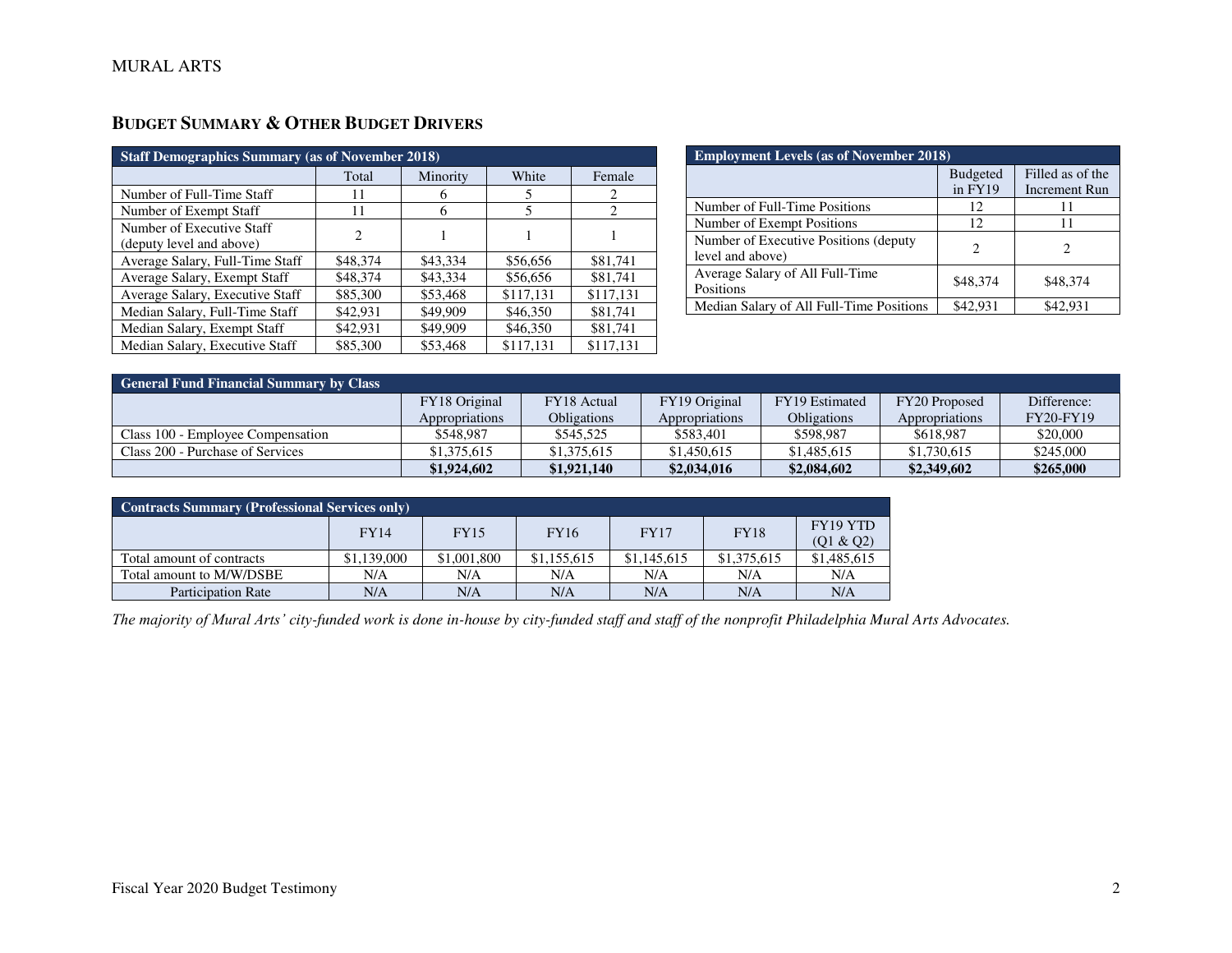## **PROPOSED BUDGET OVERVIEW**

### **Proposed Funding Request**:

The proposed Fiscal Year 2020 General Fund budget totals \$2,349,602, an increase of \$265,000 over Fiscal Year 2019 estimated obligation levels. This increase is primarily due to increased support for the Guild program, a pre-apprenticeship program for justice-involved individuals referred by the Philadelphia Department of Prisons and the Youth Violence Reduction Partnership.

The proposed budget includes:

- \$618,987 in Class 100, a \$20,000 increase over FY19. This funding will support exempt employee pay raises.
- \$1,730,615 in Class 200, a \$245,000 increase over FY19. This funding will support the expansion of the Guild program and additional restorations.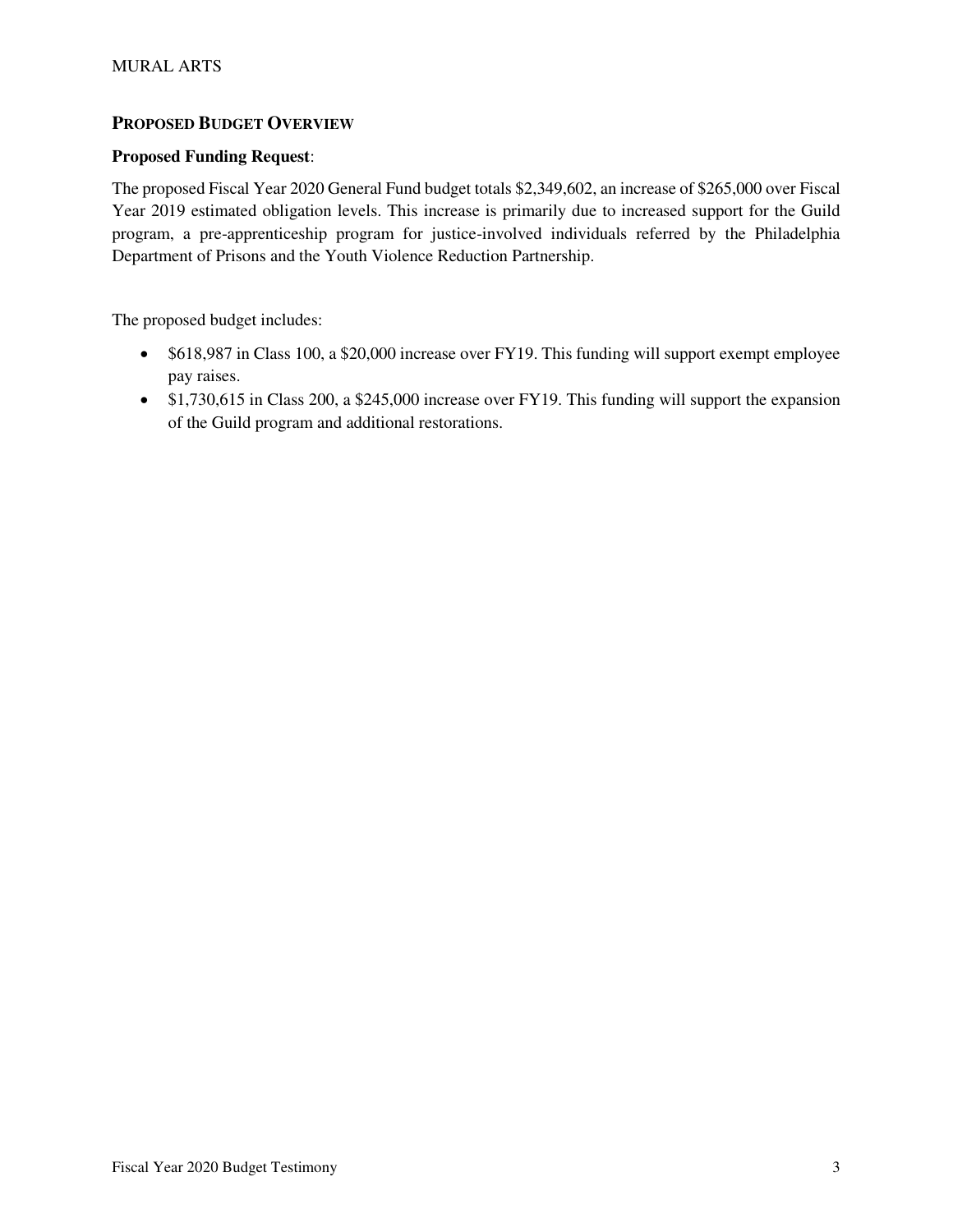#### MURAL ARTS

# **STAFFING LEVELS**

The department is requesting 12 budgeted positions for FY20, level with the FY19 adopted budget.

## **NEW HIRES**

Mural Arts did not have any new hires from 7/1/2018 to 11/25/2018. However, in February 2019, Mural Arts hired two Black/African-American employees.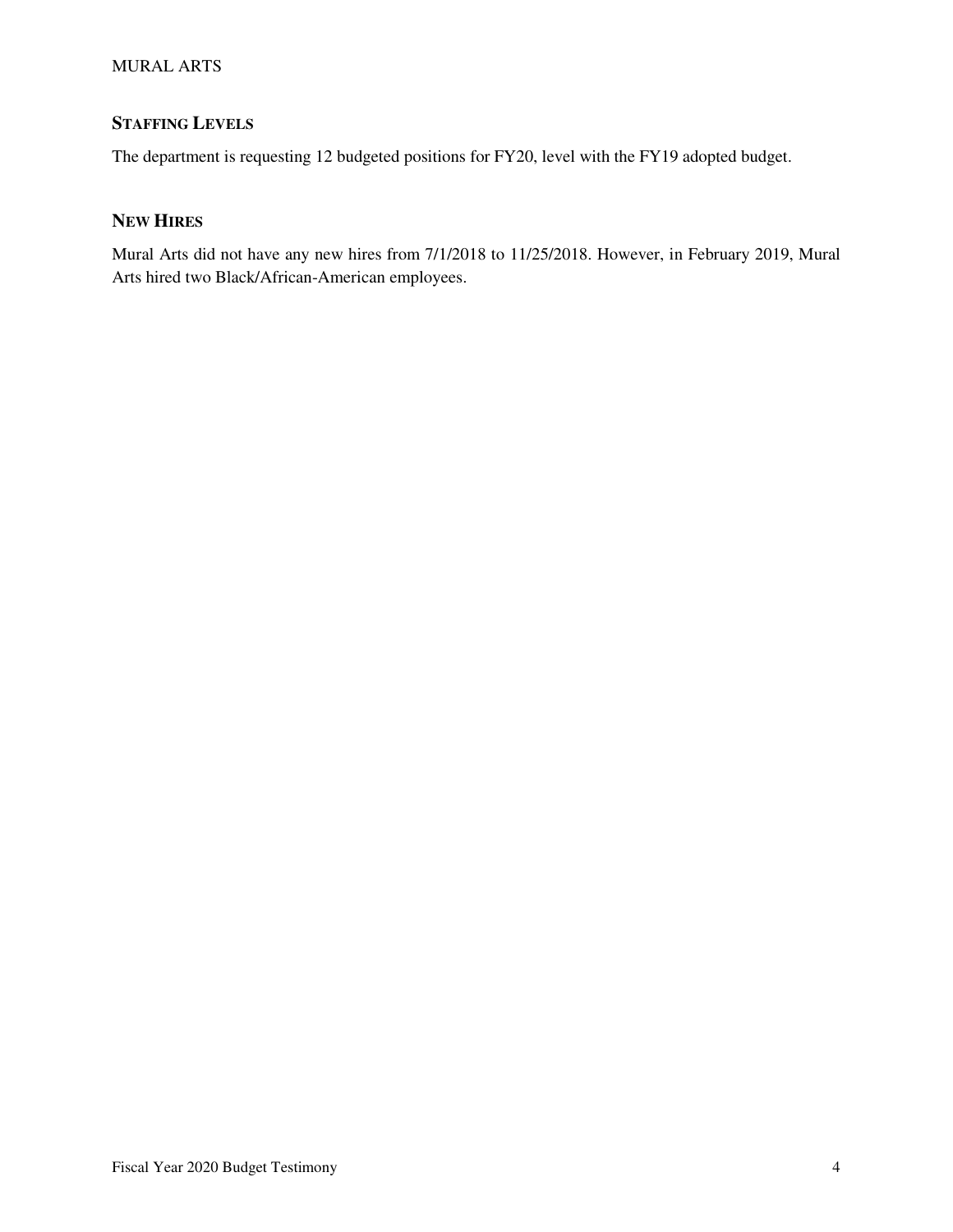### **PERFORMANCE, CHALLENGES, AND INITIATIVES**

### **PUBLIC ART AND CIVIC ENGAGEMENT (PACE) PROGRAM**

#### **FY20 Strategic Goals**

- Continue the positive impact of the Restorative Justice program on justice-involved individuals and communities.
- Sustain Neighborhood Storefronts and Community Hubs.
- Continue high-impact collaborations along the Schuylkill River.

| <b>FY20 Performance Measures</b>                                                                |             |             |             |           |  |  |  |
|-------------------------------------------------------------------------------------------------|-------------|-------------|-------------|-----------|--|--|--|
|                                                                                                 | <b>FY18</b> | FY19 YTD    | <b>FY19</b> | FY20      |  |  |  |
| Measure                                                                                         | Actual      | $(Q1 + Q2)$ | Target      | Target    |  |  |  |
| Number of public art projects dedicated <sup>1</sup>                                            | 83          | 36          | 60          | 58        |  |  |  |
| Number of mid- or large-scale restorations completed <sup>2</sup>                               | 20          | 4           | 25          | 20        |  |  |  |
| Number of people engaged in a program or project <sup>3,4</sup>                                 | 25,000      | N/A         | 25,000      | 25,000    |  |  |  |
| Percent of open enrollment students who graduate from high school                               | $100\%$ /   | N/A         | $100\%$ /   | $100\%$ / |  |  |  |
| $\frac{1}{2}$ attend college <sup>3</sup>                                                       | 85%<br>85%  |             |             | 85%       |  |  |  |
| Percent of re-entry participants taken back into custody after a year <sup>3</sup>              | $9.0\%$     | N/A         | $10.0\%$    | $10.0\%$  |  |  |  |
| Percent of re-entry participants employed six months after program<br>completion <sup>3,5</sup> | 76.0%       | N/A         | 75.0%       | 75.0%     |  |  |  |

*<sup>1</sup>Mural Arts produced Monument Lab in FY18, leading to a bump in projects for that year. Those projects are not replicated in ensuing years. The FY20 target is lower than the FY19 target because Mural Arts had a one-time \$50,000 increase in FY19 (equal to two projects).* 

*<sup>2</sup> Mural Arts' plan is to do 20-25 restorations by fiscal year end. The final number depends on the weather (namely, how long it takes for spring weather to arrive).* 

*3 This is an annual measure, and FY19 data will be available at year-end.* 

*<sup>4</sup>This is partly an approximate figure. Mural Arts can track with certainty the number of individuals directly engaged in program areas because they enroll in those programs. Tracking how many people attend paint days and public events is less exact, as Mural Arts relies on visual head counts that are populated into an events master list spreadsheet managed by the communications department. Project managers track how many people attend community meetings and events not directly managed by the communications department. Mural Arts then compiles all of this information into a master data tracker for each fiscal year and rounds to the nearest 500.* 

*5 The target is conservative given the small sample size of participants and trends in outcomes over the life of the program.*

#### **OPERATIONS AND ADVANCEMENT PROGRAM**

#### **FY20 Strategic Goals**

• Continue to incorporate diversity, equity, and inclusion efforts into operational systems and structures.

- Continue to evolve communications, tours, and consulting opportunities to showcase Philadelphia as a diverse and innovative city to visit and in which to live.
- Continue to leverage public dollars with private funds.

| <b>FY20 Performance Measures</b>              |             |             |             |             |  |  |  |  |
|-----------------------------------------------|-------------|-------------|-------------|-------------|--|--|--|--|
|                                               |             | FY19 YTD    |             |             |  |  |  |  |
| Measure                                       | FY18 Actual | $(Q1 + Q2)$ | FY19 Target | FY20 Target |  |  |  |  |
| Number of tour participants <sup>1</sup>      | 13,804      | 5,370       | 13,800      | 13,800      |  |  |  |  |
| Private funding leveraged (per public dollar) | \$1.50      | \$1.50      | \$1.50      | \$1.50      |  |  |  |  |
| Press impressions <sup>2</sup>                | 421,482,797 | 47,845,612  | 300,000,000 | 300,000,000 |  |  |  |  |
| Social media followers <sup>3</sup>           | 112,289     | 117,490     | 122,500     | 130,000     |  |  |  |  |
| Successful annual audit <sup>4</sup>          | Yes         | N/A         | Yes         | Yes         |  |  |  |  |

*<sup>1</sup>Tour participation varies by season. Mural Arts has increased participation from the spring through the early fall.* 

*<sup>2</sup>Press impressions are calculated based on the circulation of media outlets multiplied by the number of stories relating to Mural Arts. Monument Lab boosted press impressions in FY18. Press impressions specific to Monument Lab exceeded 100,000,000.* 

<sup>3</sup> This is a cumulative measure. In quarters after the first quarter, only new followers will be reported.

*4 This is an annual measure, and FY19 data will be available at year-end. Mural Arts' audit takes place during the winter following the June 30 fiscal year-end.*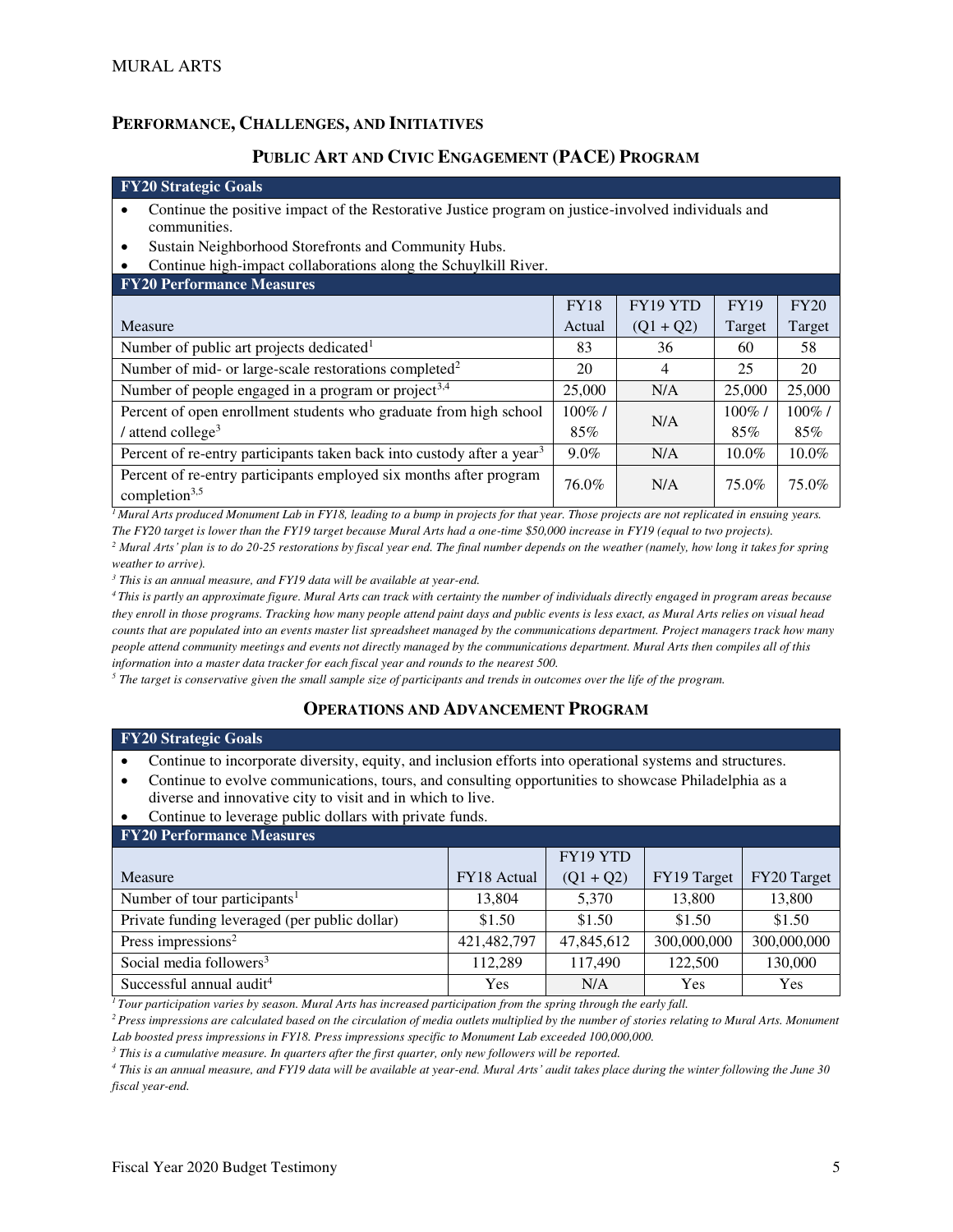## **OTHER BUDGETARY IMPACTS**

#### **Federal and State (Where Applicable)**

Mural Arts receives funding from the PA Council on the Arts for our Community Murals program. Two years ago, that funding decreased from \$36,134 to \$29,633 due to a change in the formula the agency uses to determine grant amounts.

In February 2019, Mural Arts applied for funding from the National Endowment for the Arts to support fellowships for formerly-incarcerated artists. Funds would come from the FY20 federal budget.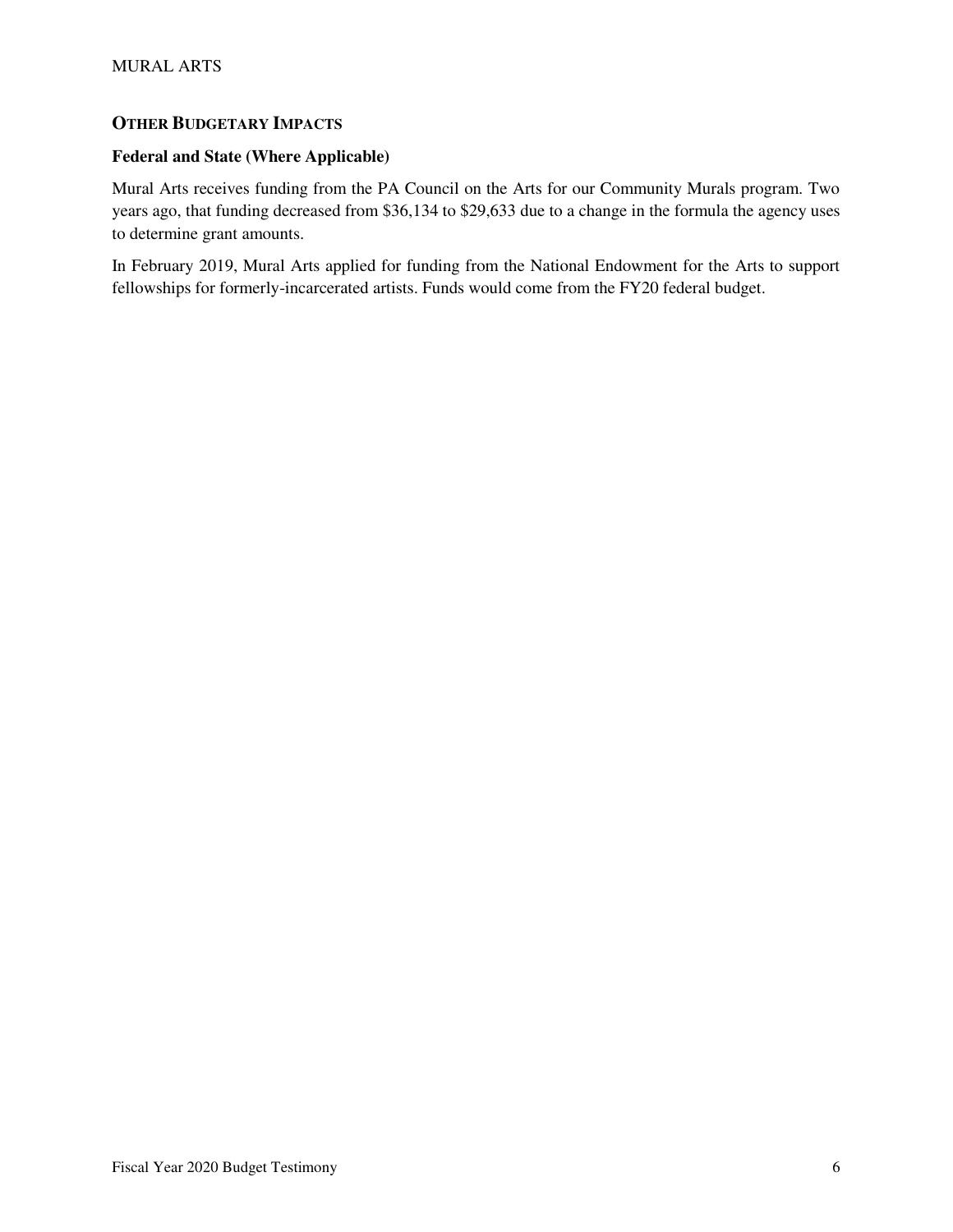# **CONTRACTING EXPERIENCE**

*The majority of Mural Arts' city-funded work is done in-house by city-funded staff and staff of the nonprofit Philadelphia Mural Arts Advocates.*

| <b>Non-Profit Vendor Demographics</b> |               |         |  |  |  |  |  |
|---------------------------------------|---------------|---------|--|--|--|--|--|
| Philadelphia Mural Arts               |               |         |  |  |  |  |  |
| Advocates                             | Minority $\%$ | Female% |  |  |  |  |  |
| Workforce                             | 48%           | 55%     |  |  |  |  |  |
| Executive                             | 25%           | 75%     |  |  |  |  |  |
| Board                                 | 30%           | 51%     |  |  |  |  |  |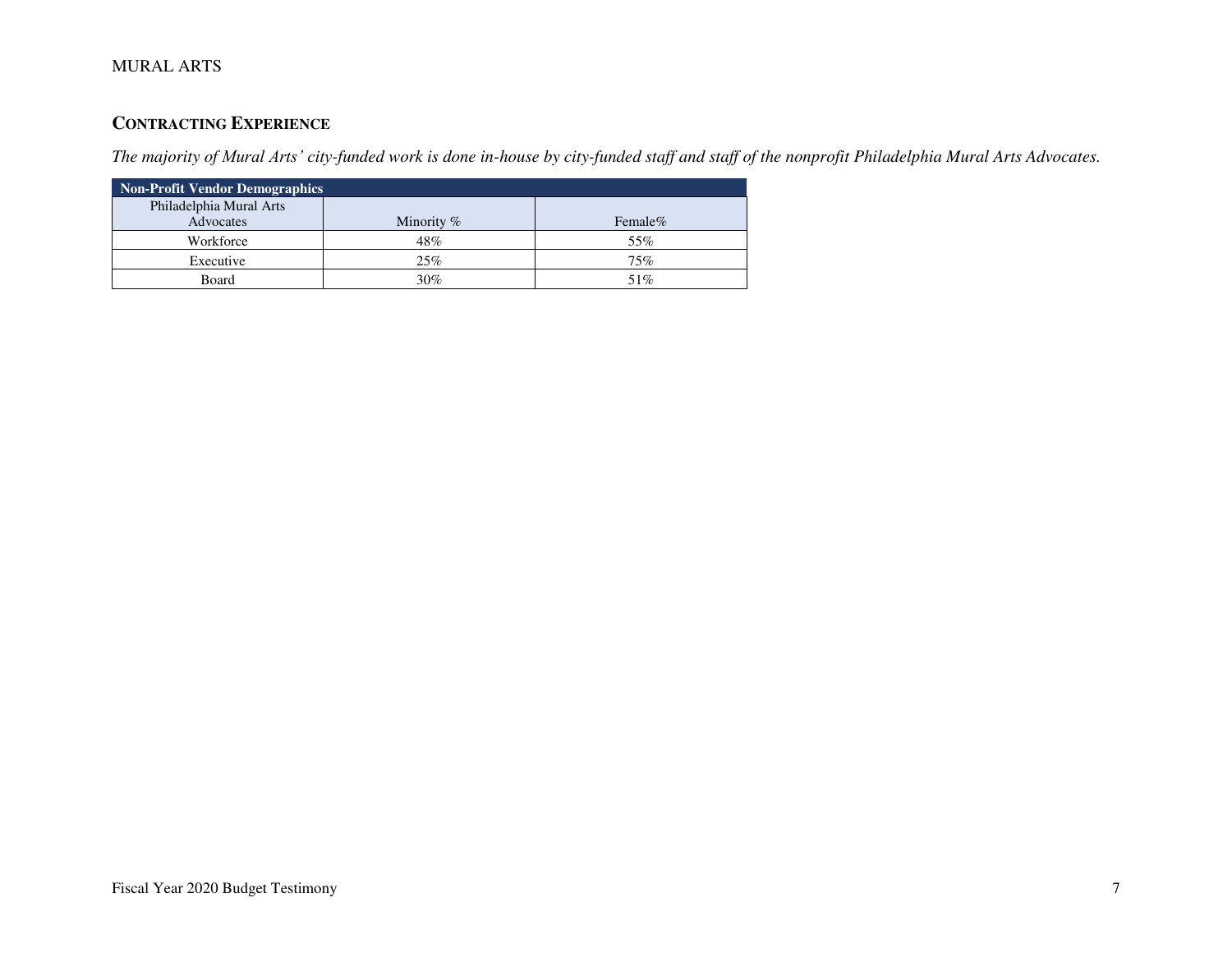# **EMPLOYEE DATA**

| <b>Staff Demographics (as of November 2018)</b> |                          |                  |                        |                  |                  |  |  |
|-------------------------------------------------|--------------------------|------------------|------------------------|------------------|------------------|--|--|
|                                                 | <b>Full-Time Staff</b>   |                  | <b>Executive Staff</b> |                  |                  |  |  |
| Female<br>Male                                  |                          |                  |                        | Male             | Female           |  |  |
|                                                 | African-                 | African-         |                        | African-         | African-         |  |  |
|                                                 | American                 | American         |                        | American         | American         |  |  |
| Total                                           | $\overline{4}$           | 1                | Total                  | 1                | $\boldsymbol{0}$ |  |  |
| % of Total                                      | 36%                      | 9%               | % of Total             | 50%              | $0\%$            |  |  |
| Average Salary                                  | \$43,113                 | \$46,350         | Average Salary         | \$53,468         | $\rm N/A$        |  |  |
| Median Salary                                   | \$45,321                 | \$46,350         | Median Salary          | \$53,468         | N/A              |  |  |
|                                                 | White                    | White            |                        | White            | White            |  |  |
| Total                                           | $\overline{\mathcal{L}}$ | 1                | Total                  | $\Omega$         | 1                |  |  |
| % of Total                                      | 36%                      | 9%               | % of Total             | $0\%$            | 50%              |  |  |
| Average Salary                                  | \$41,538                 | \$117,131        | Average Salary         | N/A              | \$117,131        |  |  |
| <b>Median Salary</b>                            | \$41,762                 | \$117,131        | Median Salary          | N/A              | \$117,131        |  |  |
|                                                 | Hispanic                 | Hispanic         |                        | Hispanic         | Hispanic         |  |  |
| Total                                           | 1                        | $\overline{0}$   | Total                  | $\overline{0}$   | $\mathbf{0}$     |  |  |
| % of Total                                      | 9%                       | $0\%$            | % of Total             | $0\%$            | $0\%$            |  |  |
| Average Salary                                  | \$41,200                 | N/A              | Average Salary         | N/A              | N/A              |  |  |
| <b>Median Salary</b>                            | \$41,200                 | N/A              | Median Salary          | N/A              | $\rm N/A$        |  |  |
|                                                 | Asian                    | Asian            |                        | Asian            | Asian            |  |  |
| Total                                           | $\overline{0}$           | $\mathbf{0}$     | Total                  | $\mathbf{0}$     | $\theta$         |  |  |
| % of Total                                      | $0\%$                    | $0\%$            | % of Total             | $0\%$            | $0\%$            |  |  |
| Average Salary                                  | $\rm N/A$                | N/A              | Average Salary         | N/A              | $\rm N/A$        |  |  |
| Median Salary                                   | N/A                      | N/A              | Median Salary          | N/A              | N/A              |  |  |
|                                                 | Other                    | Other            |                        | Other            | Other            |  |  |
| Total                                           | $\overline{0}$           | $\boldsymbol{0}$ | Total                  | $\overline{0}$   | $\mathbf{0}$     |  |  |
| % of Total                                      | $0\%$                    | $0\%$            | % of Total             | $0\%$            | $0\%$            |  |  |
| Average Salary                                  | N/A                      | N/A              | Average Salary         | N/A              | N/A              |  |  |
| Median Salary                                   | N/A                      | N/A              | <b>Median Salary</b>   | N/A              | N/A              |  |  |
|                                                 | Bilingual                | Bilingual        |                        | <b>Bilingual</b> | Bilingual        |  |  |
| Total                                           | 1                        | $\theta$         | Total                  | $\overline{0}$   | $\theta$         |  |  |
| % of Total                                      | 9%                       | $0\%$            | % of Total             | $0\%$            | $0\%$            |  |  |
| Average Salary                                  | \$41,200                 | N/A              | Average Salary         | N/A              | N/A              |  |  |
| Median Salary                                   | \$41,200                 | N/A              | Median Salary          | N/A              | N/A              |  |  |
|                                                 | Male                     | Female           |                        | Male             | Female           |  |  |
| Total                                           | 9                        | $\overline{c}$   | Total                  | 1                | 1                |  |  |
| % of Total                                      | 82%                      | 18%              | % of Total             | 50%              | 50%              |  |  |
| Average Salary                                  | \$42,200                 | \$81,741         | Average Salary         | \$53,468         | \$117,131        |  |  |
| Median Salary                                   | \$41,200                 | \$81,741         | Median Salary          | \$53,468         | \$117,131        |  |  |